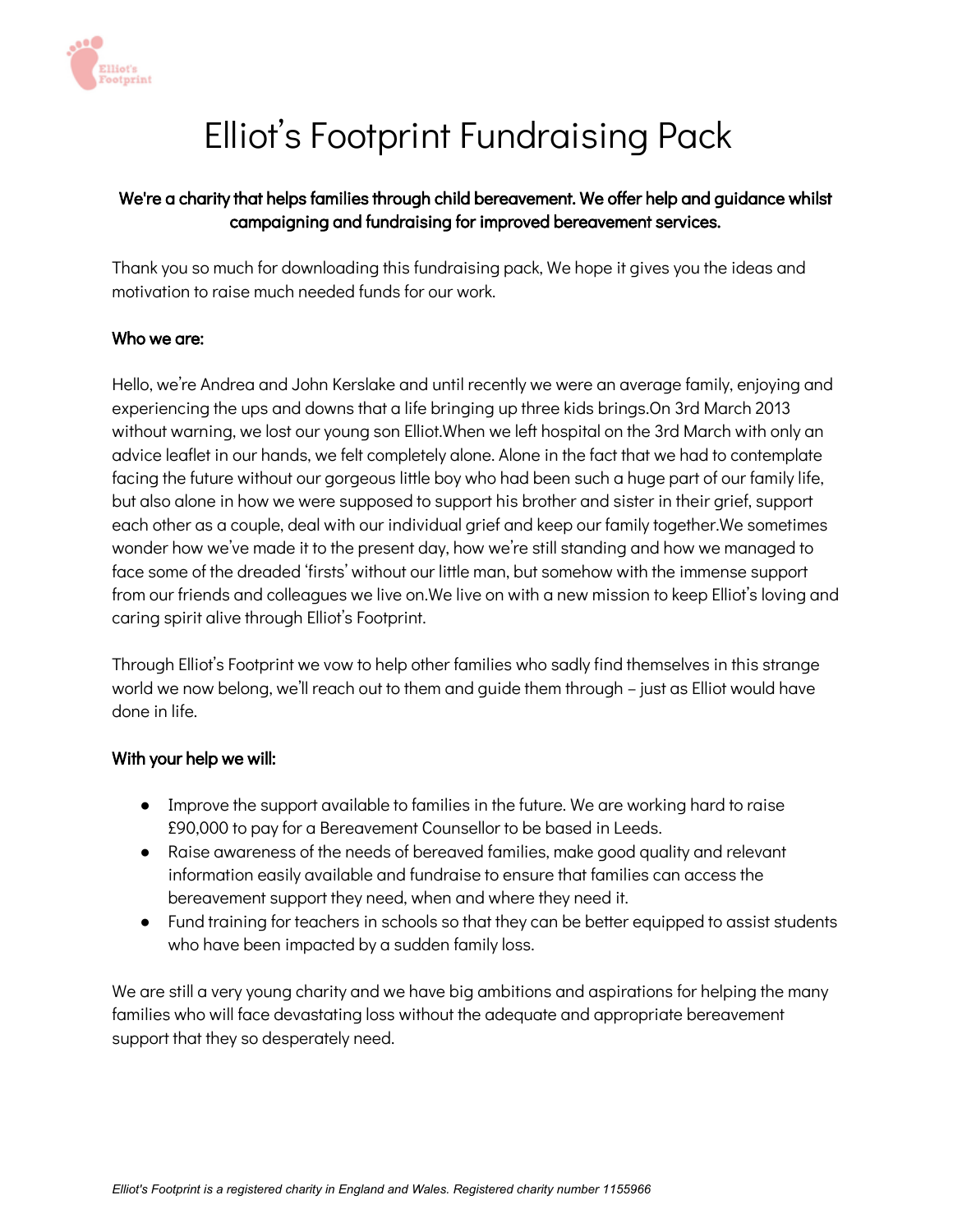

## How can I raise money for Elliot's Footprint?

There are loads of ways you can help us make money. The only limit is your imagination.

In the past supporters have:

- Ran Marathons
- Organised Tombolas
- Played sponsored Rugby Tournaments
- Played invitational Cricket Matches
- Been sponsored to 'dress down' at work
- Raised money through adventure walks!

However you choose to raise money, we can help.

#### OK I'm in. Let's do this!



Great! The first thing you should do is email [contact@elliotsfootprint.org](mailto:contact@elliotsfootprint.org) and tell us your plans. We can then provide support, logo's, leaflets and all sorts to help make your event a success.

We have a load of resources to help you on your way already uploaded to our website at [www.elliotsfootprint.org/resources](http://www.elliotsfootprint.org/resources) including sponsorship forms.

We can also help set up your JustGiving account (which is the easiest way for people to give you money and for us to receive the funds). If you're feeling particularly brave though you can go to <https://home.justgiving.com/> and search for Elliot's Footprint.

They also have an excellent page that gives you great tips and advice on how to fundraise, you can find it at <http://www.justgiving.com/en/fundraising>

If your fundraising is going to be more cash based then contact us and let us know, we have buckets and tins on standby. We can also offer cash-handling support to make sure the cash gets to us as soon as it can.